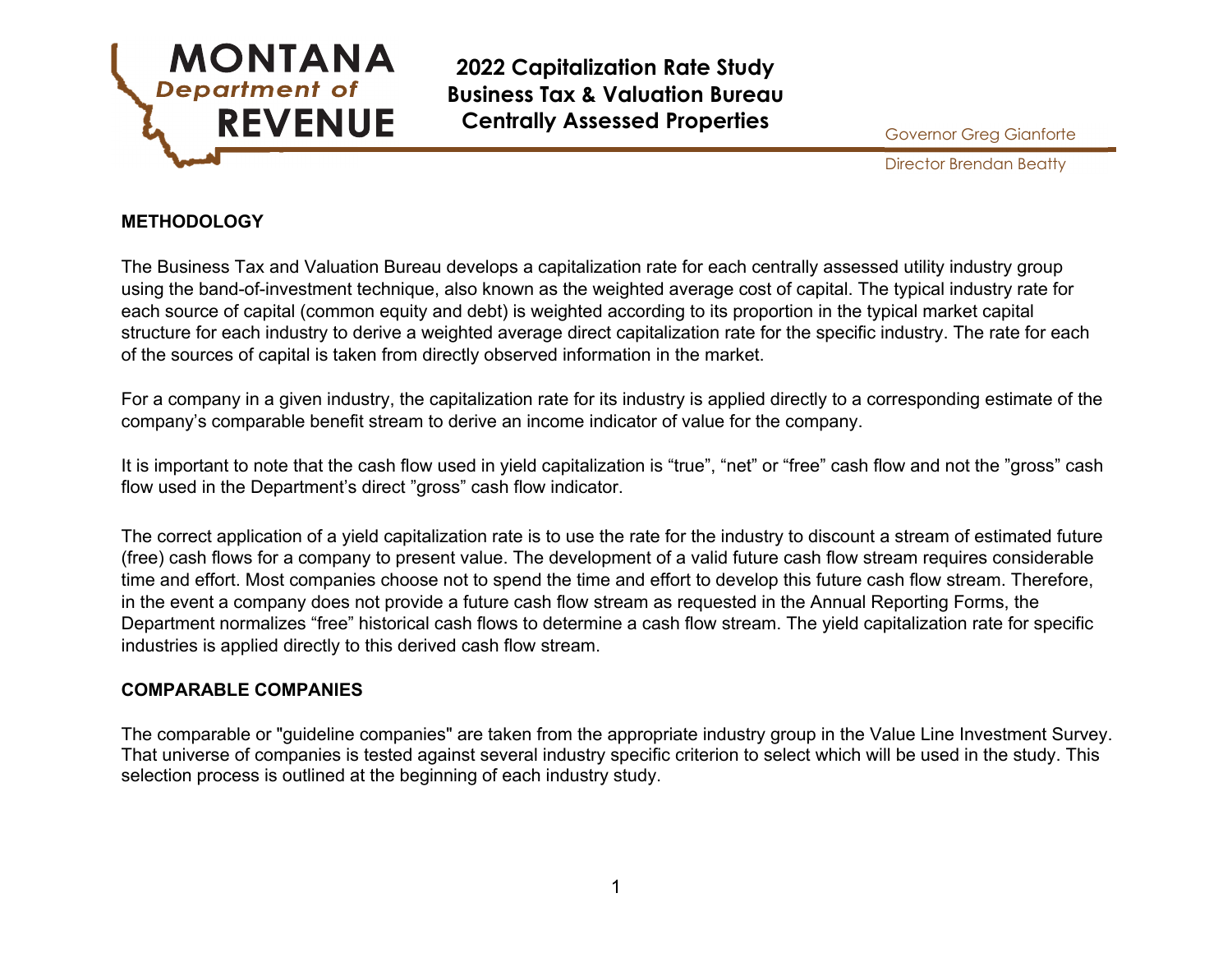

Director Brendan Beatty

## **THE RATE FOR DEBT**

The measure of the rate for debt used in the direct capitalization rate is the current yield. Current yield is equal to the annual coupon rate divided by price (expressed as a percent). The measure of the cost of debt capital for the yield rate is yield to maturity. The yield to maturity is the interest rate that equates the present value of a bond's cash flow to its current price (expressed as a percent). Yield to maturity assumes that the bond will be held to maturity. If the bond is not held until maturity, or if the interim cash flows are reinvested at a rate that differs from the yield to maturity, an investor's actual yield will differ from the yield to maturity. The yield to maturity calculation equates a bond's cash flows to its current price; this yield calculation considers both coupon and income and any capital gain or loss the investor will realize by holding the bond to maturity.

Valuation theory typically requires the use of current yields (the annual coupon rate divided by price) for direct capitalization and the use of yield to maturity for yield capitalization, the two rates will generally not vary significantly for seasoned issues (except under certain circumstances) and they will be the same for new issues.

The debt rates used in yield capitalization are those reported by Mergent, Inc. Corporate bond yields are grouped according to credit rating and matched appropriately to the corresponding industries' average credit rating. In certain instances, an equivalent rating from Standard & Poor's Financial Services LLC is used in place of the Mergent, Inc. rating.

The present value of operating leases, as reported in guideline companies annual reporting forms, are included in the debt portion of the weighted average cost of capital.

#### **THE RATE FOR PREFERRED STOCK**

The measure of the rate for preferred stock used in this study is equal to the book value reported in the annual reporting forms of the guideline companies selected.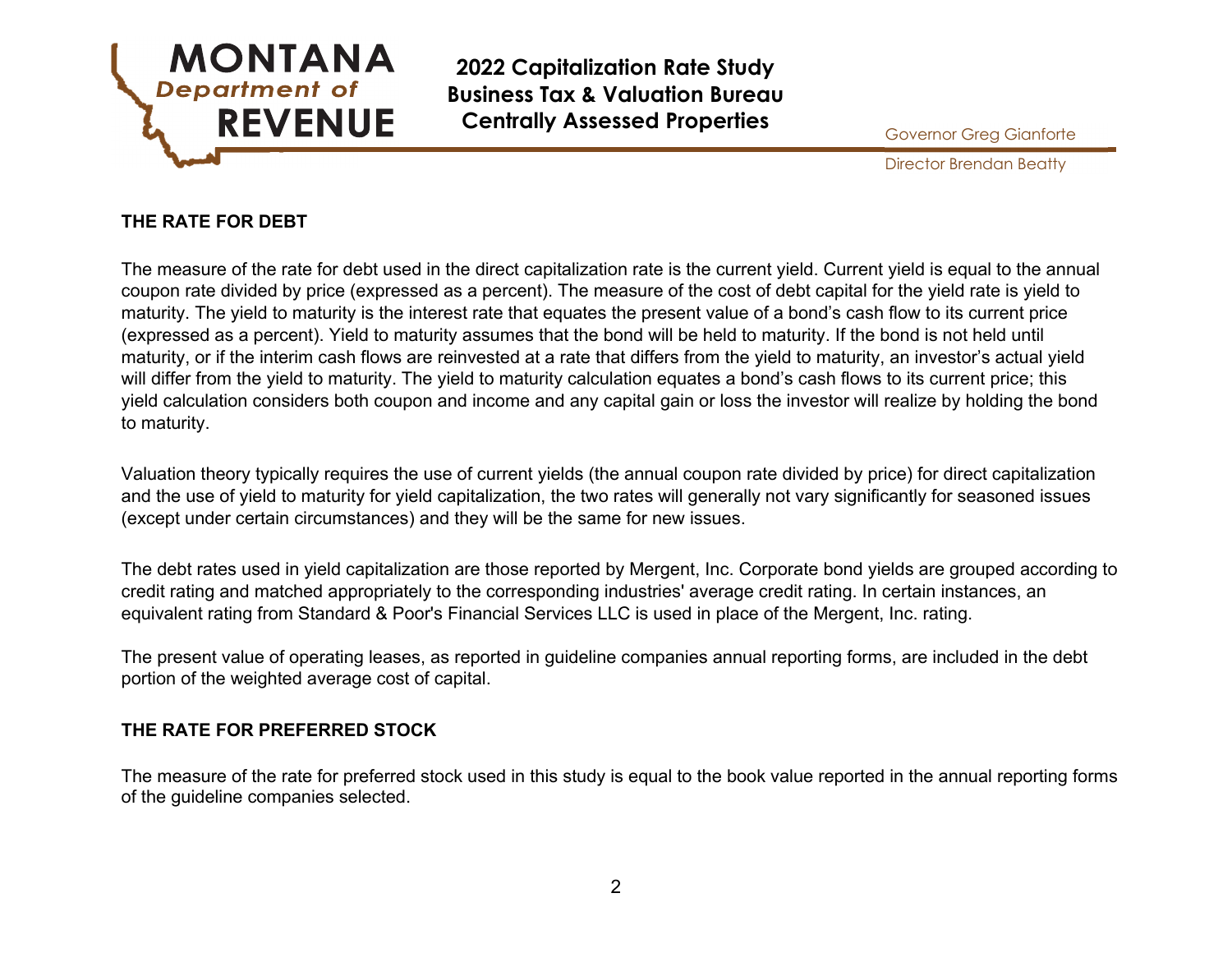

Director Brendan Beatty

# **DIRECT CAPITALIZATION OF NET OPERATING PROFIT AFTER TAX (NOPAT)**

Under direct capitalization of NOPAT, the measure of the rate for common equity is the price to earnings (P/E) ratio. The P/E ratio is the ratio for valuing a company that measures its current share price relative to its per-share earnings. The price to earnings ratio is sometimes known as the price multiple or the earnings multiple.

For each of the companies included in the equity portion of the industry capitalization rate data set, the Business Tax and Valuation Bureau calculates two different measures of the P/E ratio, and then calculates an industry (simple) average and median for each of these measures:

- P/E (VL) Historic The end of year closing stock price as reported by Yahoo! Finance is divided by the historic earnings per share as reported in the Value Line Investment Analyzer.
- P/E (VL) Projected The end of year closing stock price as reported by Yahoo! Finance is divided by the projected earnings per share as reported in the Value Line Investment Analyzer.

The cost of equity for direct capitalization is then selected according to the quality and quantity of data analyzed.

### **DIRECT CAPITALIZATION OF "GROSS" CASH FLOW**

The Business Tax and Valuation Bureau develops another direct capitalization rate for each centrally assessed utility industry group. This direct capitalization rate is calculated like the rate for capitalizing net operating income. The only difference is that the denominator in the ratio is "gross" cash flow per share. This results in a price to cash flow ratio. The price to cash flow ratio (P/CF) is a valuation indicator or multiple that measures the value of a stock's price relative to its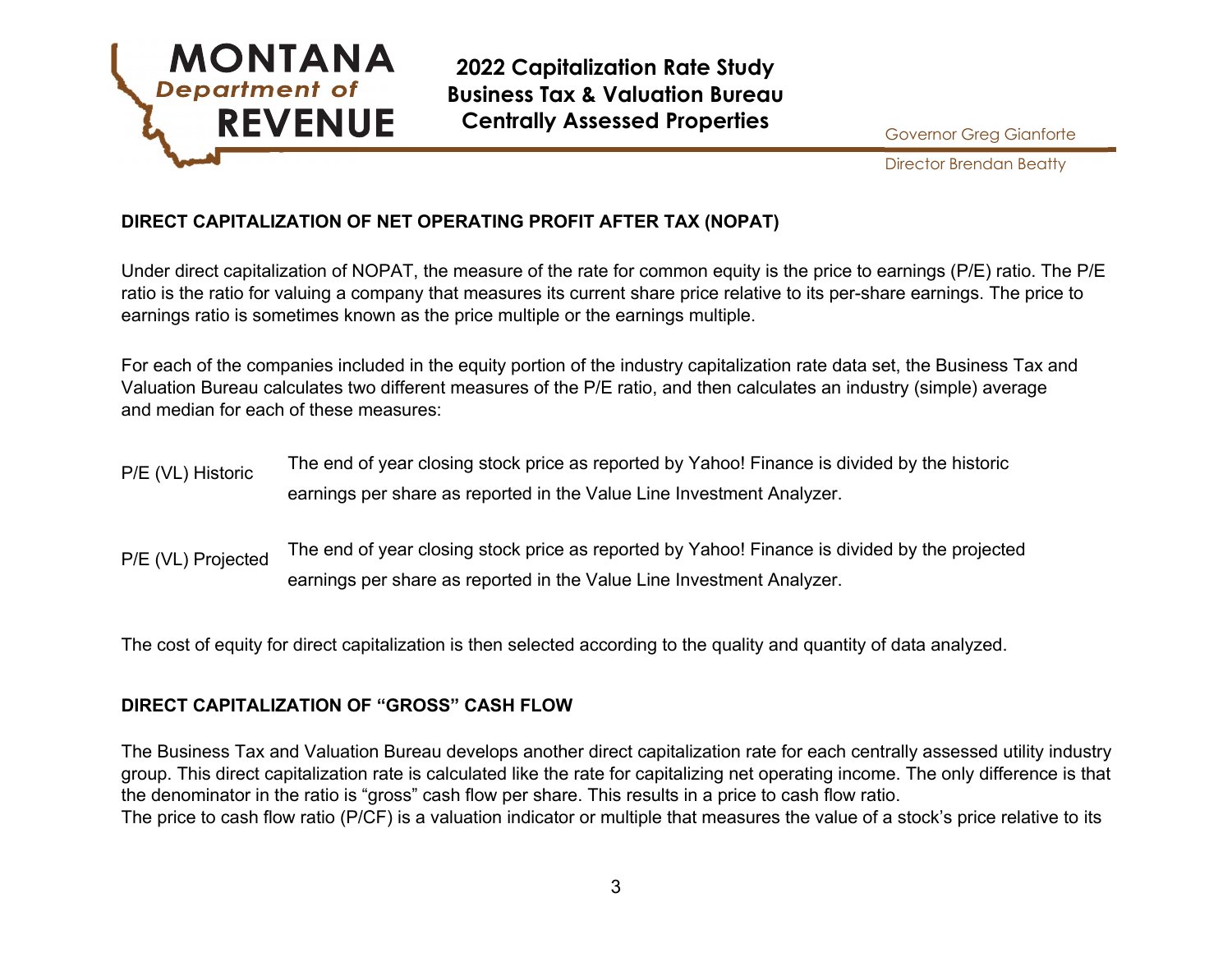

Director Brendan Beatty

operating cash flow per share. The ratio uses operating cash flow which adds back non-cash expenses such as depreciation and amortization to NOPAT.

For a company in a given industry, the capitalization rate for its industry is applied directly to an estimate of the company's typical "gross" cash flow to derive an income indicator of value for the company.

## **YIELD CAPITALIZATION OF PROJECTED FUTURE (FREE) CASH FLOWS**

The Business Tax and Valuation Bureau also develops a yield capitalization rate for each centrally assessed utility industry group.

The rate for each source of capital is the "cost of capital" for each industry group. The cost of debt is the yield to maturity for debt derived from the Mergent Bond Record and matched to the set of comparable companies for each industry group. The cost of equity capital is calculated using several methods, including two variants of the dividend discount model (DDM) and two variants of the capital asset pricing model (CAPM), or a combination thereof depending on the quantity and quality of available data.

### **CAPITAL ASSET PRICING MODEL (CAPM)**

The capital asset pricing model is a model that describes the relationship between the expected return and risk of investing in a security. It shows that the expected return on a security is equal to the risk-free return plus a risk premium, which is based on the beta of that security.

The formula for CAPM is  $\mathbf{k}_e = \mathbf{R}_f + \mathbf{\beta} \times \mathbf{ERP}$  where  $\mathbf{k}_e$  is the cost of equity,  $\mathbf{R}_f$  is the risk-free rate, β is beta, and ERP is the equity risk premium.

The yield on a 20-year constant maturity U.S. government bond, as reported by the Federal Reserve, is used as a proxy for the risk-free rate. The 20-year maturity is selected as it matches the term used when developing the equity risk premium.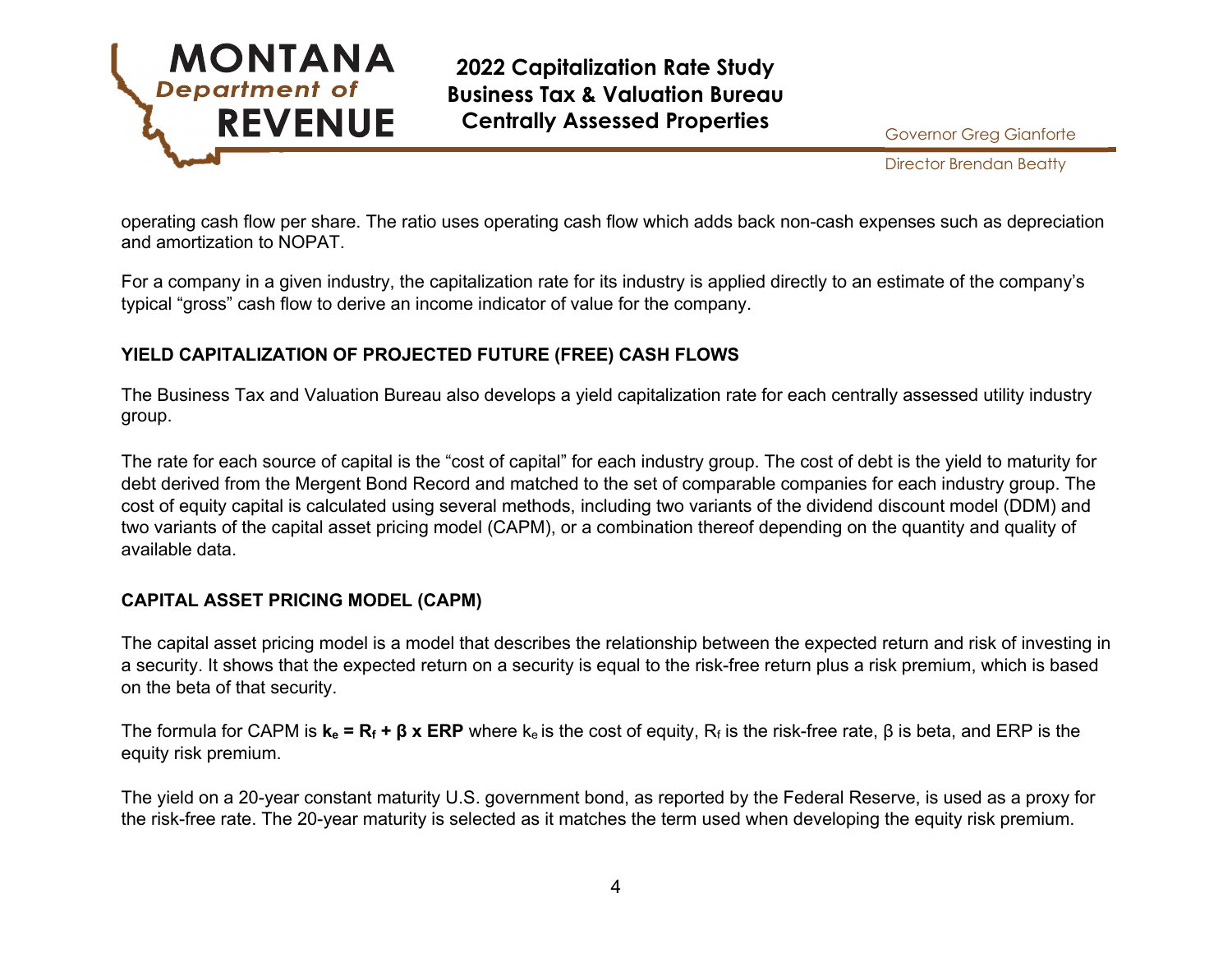

Director Brendan Beatty

The beta used in CAPM is selected from an analysis of the betas reported for each guideline company in the Value Line Investment Analyzer.

The equity risk premium is an excess return earned by an investor when they invest in the stock market over a risk-free rate defined as the R<sub>m</sub> (market return) less the R<sub>f</sub> (risk-free) rate. The market return is selected based on an analysis of several independent reporting sources. These include measures calculated ex-post, which measures results after events have occurred, and ex-ante, which looks at future events based on possible predictions.

### **DIVIDEND DISCOUNT MODEL (DDM)**

The dividend discount model (DDM) is a quantitative method used for predicting the price of a company's stock based on the theory that its present-day price is worth the sum of all its future dividend payments when discounted back to their present value. The future dividend payments are projected through five hundred years using three separate growth rates, one for each stage.

The first stage of the model encompasses the first five years of the calculation. The growth rate is the compound annual growth rate between dividends declared per share (estimated for the next year) and dividends declared per share (estimated 3-5 years in the future) as reported by the Value Line investment analyzer. This is the "short-term" growth rate.

The second stage of the model encompasses years six through twenty. The growth rate is a linear regression beginning at the short-term growth rate and regressing to a long-term growth rate as determined by the Business Tax and Valuation Bureau. The long-term growth rate used is a nominal growth rate defined as the sum of inflation and real growth in gross domestic product. Inflation and real growth figures are selected by analyzing what is reported by several widely used and available surveys and forecasts.

The third stage of the model encompasses years twenty-one through five hundred. The growth rate used is the long-term nominal growth rate described above.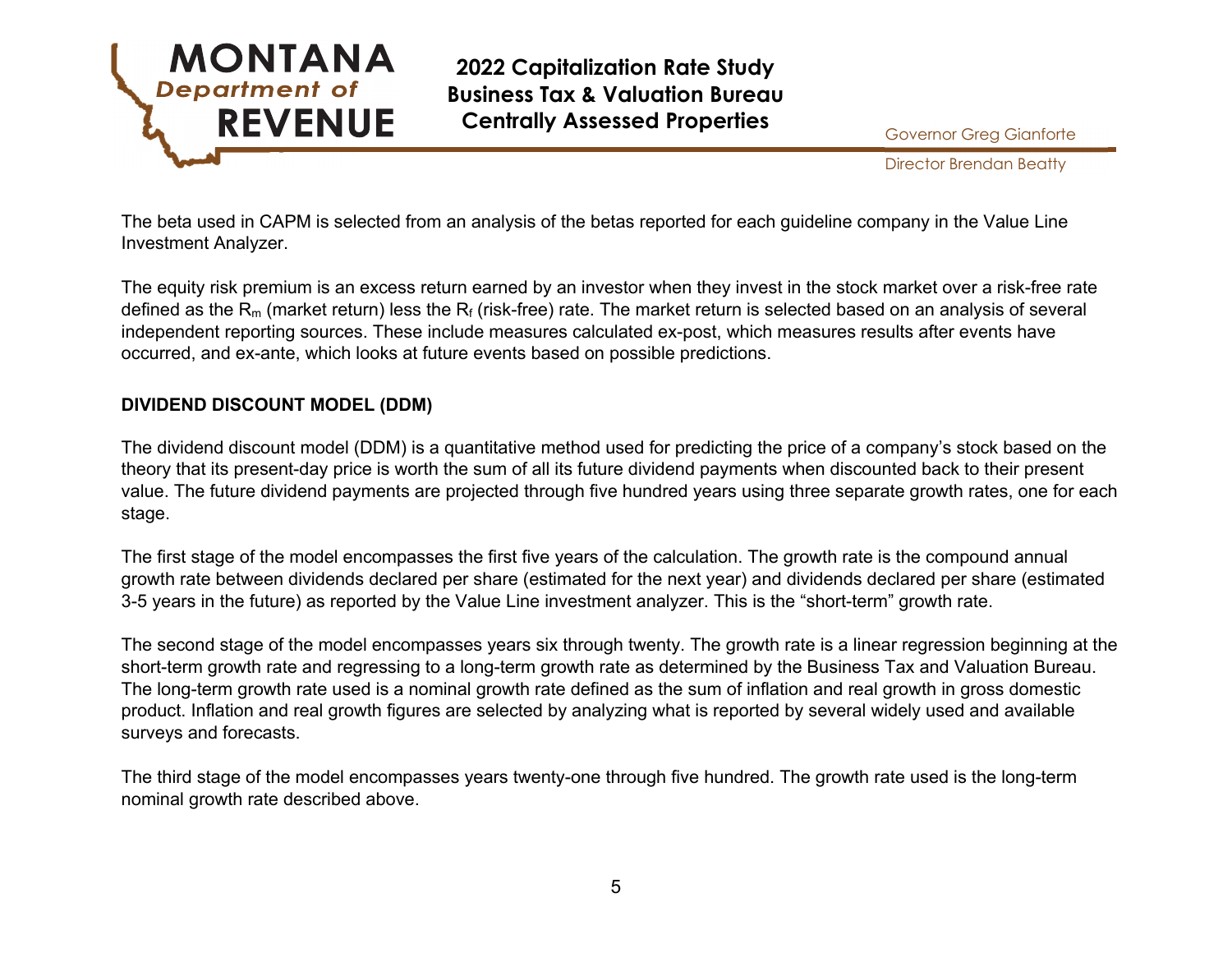

Director Brendan Beatty

The internal rate of return is then calculated for the entire model. The model is completed using two separate measures of growth, earnings and dividends.

Properly developed and applied, yield capitalization and direct capitalization usually result in similar indicators of value.

The Centrally Assessed Property Appraisers, of the Business Tax & Valuation Bureau of the Montana Department of Revenue, produced this study. The team members include:

> Doug Roehm Angie Haller Grace Gilmore Jonathan Rosling Kelli Willhardt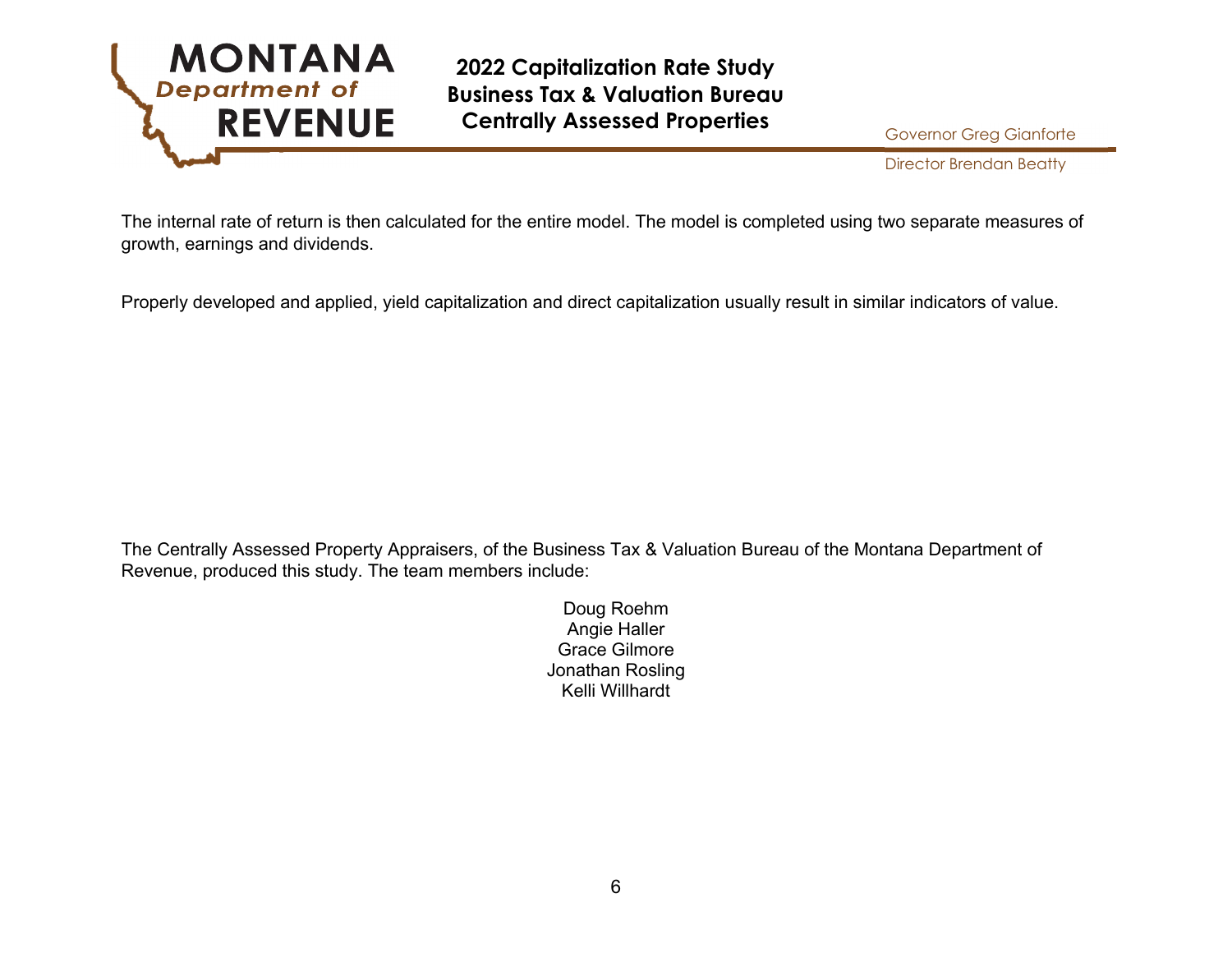## **MONTANA DEPARTMENT OF REVENUE**

**High Yield Debt Study**

**Yield to Maturity of Debt by Rating**

*Based on Corporate Bond Yields*

*For Tax Year 2022*

| Rating  | <b>Average YTM</b><br>of Corporate<br><b>Bonds</b> | <b>Risk Free</b><br>Rate $(R_f)$ | <b>Spread</b><br>Over $R_f$ | <b>Source Note</b>                             |
|---------|----------------------------------------------------|----------------------------------|-----------------------------|------------------------------------------------|
| Aaa     | 2.71%                                              | 1.94%                            | 0.77%                       | Mergent Bond Record, January 2022              |
| Aa      | 2.82%                                              | 1.94%                            | 0.88%                       | Mergent Bond Record, January 2022              |
| Α       | 3.04%                                              | 1.94%                            | 1.10%                       | Mergent Bond Record, January 2022              |
| Baa     | 3.37%                                              | 1.94%                            | 1.43%                       | Mergent Bond Record, January 2022              |
|         |                                                    |                                  |                             | Mergent, Moodys.com (Average of non-investment |
| Ba to B | 6.57%                                              | 1.94%                            | 4.63%                       | grade bonds                                    |

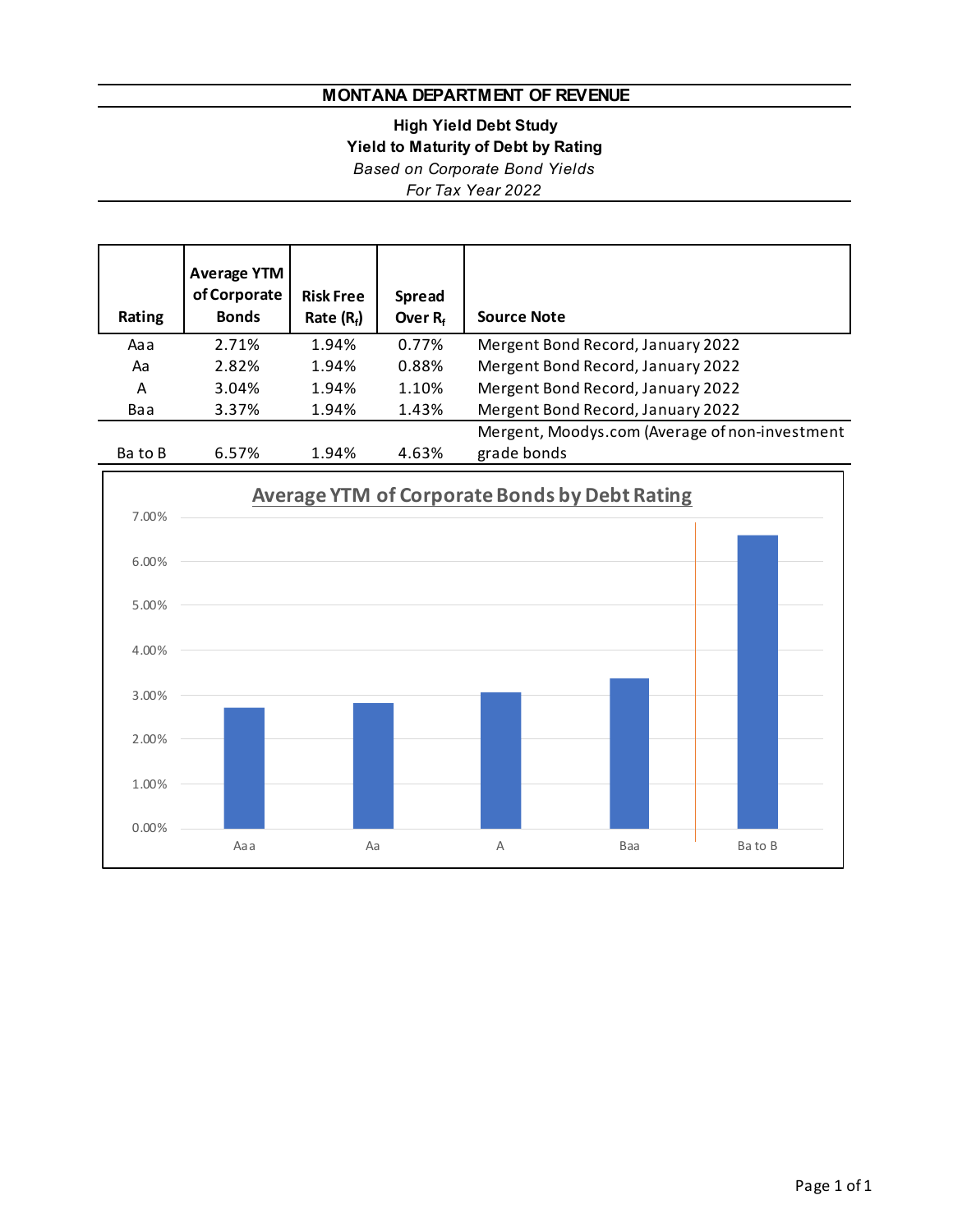#### **S&P 500, 3 Stage Dividend Growth Model**

Developed by the Montana Department of Revenue To Be Used in Conjunction with the 2022 Capitalization Rate Studies

#### *Determines The Implied Risk Premium Using Macroeconomic Data*

*This type of calculation can also be found in Chapter 9 of Ibbotson's (MorningStar) SBBI, Supply Side Model*

#### **3 Stage Dividend Growth Model**

#### *Assumptions:*

| ssumpuons.    |                      |                    |                               |        |                |       |           |              |                                                                         |
|---------------|----------------------|--------------------|-------------------------------|--------|----------------|-------|-----------|--------------|-------------------------------------------------------------------------|
| <b>Stages</b> | Years                |                    | Growth                        |        | <b>Model 1</b> |       |           | Model 2      |                                                                         |
| 1st Stage     | 1-5 vears            |                    | Constant @:                   |        | 15.98%         |       |           | 17.21%       | S & P Dow Jones Indices Index Earnings, S&P 500                         |
|               |                      |                    |                               |        |                |       |           |              | Earnings Estimate Report, February 4, 2022                              |
| 2nd Stage     | 6-15 vears           |                    | Linear from:                  | 15.02% | to             | 5.38% | <b>OR</b> | 16.01%<br>to | 4.06% Linear from 1st Stage to 3rd Stage                                |
|               |                      |                    |                               |        | Real Growth    |       |           | Inflation    |                                                                         |
| 3rd Stage     | 15 years -perpetuity | <b>GDP Growth:</b> | Real and Inflation            | 1.70%  |                | 2.49% |           | 2.36%        | 2.89% Inflation Range = Federal Reserve, Treasuries Inflation - Indexed |
|               |                      |                    |                               |        |                |       |           |              |                                                                         |
|               |                      |                    | GDP Growth*: Real + Inflation |        | 5.38%          |       | <b>TO</b> | 4.06%        | *GDP Growth = Real growth + Inflation                                   |
|               |                      |                    |                               |        |                |       |           |              | First Quarter 2021 Survey of Professional Forecasters -                 |

*First Quarter 2021 Survey of Professional Forecasters - Philadelphia Federal Reserve Release Date 2/11/2022*

| Model 1                  |                         |          |          |         |                        |          |         |        |         |                                                                                                                       |         |      |                        |        |        |        |        |                            |
|--------------------------|-------------------------|----------|----------|---------|------------------------|----------|---------|--------|---------|-----------------------------------------------------------------------------------------------------------------------|---------|------|------------------------|--------|--------|--------|--------|----------------------------|
| Year                     | 2021                    | 2022     | 2023     | 2024    | 2025                   | 2026     | 2027    | 2028   | 2029    | 2030                                                                                                                  | 2031    | 2032 | 2033                   | 2034   | 2035   | 2036   | 2037   | 2038                       |
|                          |                         | Expected |          |         | 1st Stage Growth Rates |          |         |        |         |                                                                                                                       |         |      | 2nd Stage Growth Rates |        |        |        |        |                            |
| <b>Starting Industry</b> | Start Price Dividends   |          | 15.980%  | 15.980% | 15.980%                | 15.980%I | 15.980% | 15.02% | 14.053% | 13.089%                                                                                                               | 12.125% |      | 11.162% 10.198%        | 9.235% | 8.271% | 7.307% | 6.344% | 5.380%                     |
| S & P 500                | $$ (4,766.18)$ \$       | 63.32 \$ | 73.44 \$ |         |                        |          |         |        |         | 85.17 \$ 98.78 \$ 114.57 \$ 132.88 \$ 152.83 \$ 174.31 \$ 197.13 \$ 221.03 \$ 245.70 \$ 270.76 \$ 295.76 \$ 320.22 \$ |         |      |                        |        |        |        |        | 343.62 \$ 365.42 \$ 385.08 |
|                          | Implied Market Return = | 8.36%    |          |         |                        |          |         |        |         |                                                                                                                       |         |      |                        |        |        |        |        |                            |

#### Model 2

| Year                     | 2021                    | 2022     | 2023     | 2024                   | 2025 | 2026                    | 2027 | 2028   | 2029 | 2030            | 2031    | 2032                   | 2033    | 2034   | 2035                                                                                                        | 2036   | 2037                       | 2038   |
|--------------------------|-------------------------|----------|----------|------------------------|------|-------------------------|------|--------|------|-----------------|---------|------------------------|---------|--------|-------------------------------------------------------------------------------------------------------------|--------|----------------------------|--------|
|                          |                         | Expected |          | 1st Stage Growth Rates |      |                         |      |        |      |                 |         | 2nd Stage Growth Rates |         |        |                                                                                                             |        |                            |        |
| <b>Starting Industry</b> | Start Price   Dividends |          | 17.210%  | 17.210%                |      | 17.210% 17.210% 17.210% |      | 16.01% |      | 14.819% 13.624% | 12.428% | 11.233%                | 10.037% | 8.842% | $7.646\%$                                                                                                   | 6.451% | 5.255%                     | 4.060% |
| S & P 500                | $$ (4,766.18)$ \$       | 63.32 \$ | 74.22 \$ |                        |      |                         |      |        |      |                 |         |                        |         |        | 86.99 \$101.96 \$119.51 \$140.08 \$162.51 \$186.59 \$212.01 \$238.36 \$265.14 \$291.75 \$317.54 \$341.82 \$ |        | 363.87 \$ 383.00 \$ 398.55 |        |
|                          | Implied Market Return = | 7.74%    |          |                        |      |                         |      |        |      |                 |         |                        |         |        |                                                                                                             |        |                            |        |

#### *Conclusions:*

**Implied Market Rate Range = 7.74% to 8.36%**

*Mean 8.05%* $8.05%$ **Market Rate Selected**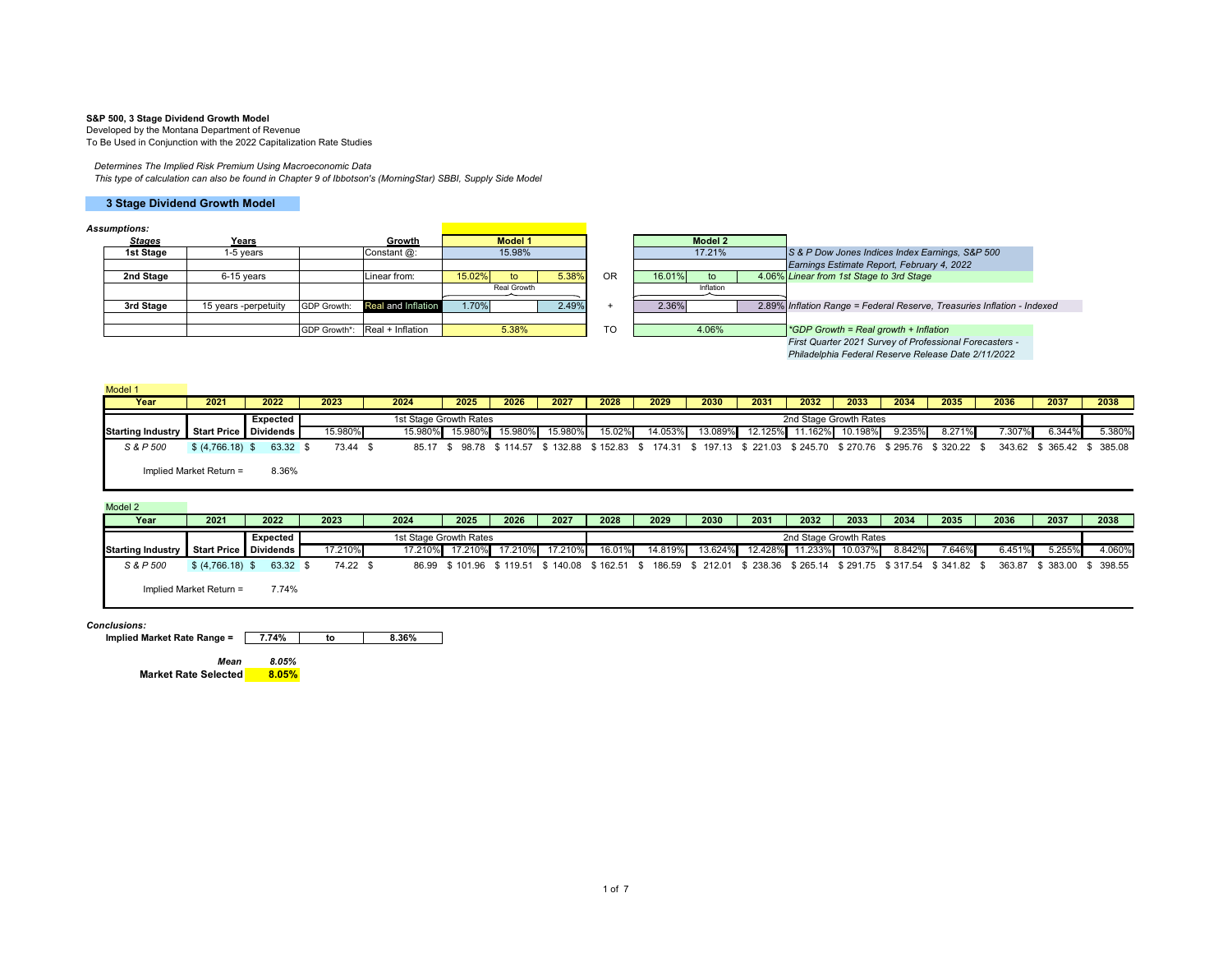| 2039      | 2040   | 2041   | 2042    | 2043      | 2044      | 2045   | 2046   | 2047   | 2048   | 2049   | 2050   | 2051   | 2052   | 2053      | 2054      | 2055      | 2056   |
|-----------|--------|--------|---------|-----------|-----------|--------|--------|--------|--------|--------|--------|--------|--------|-----------|-----------|-----------|--------|
|           |        |        |         |           |           |        |        |        |        |        |        |        |        |           |           |           |        |
| 5.380%    | 5.380% | 5.380% | ″380%.د | $3.380\%$ | $3.380\%$ | 5.380% | 5.380% | 5.380% | 5.380% | 5.380% | 5.380% | 5.380% | 5.380% | $5.380\%$ | $5.380\%$ | $5.380\%$ | 5.380% |
| 405.79 \$ | 427.63 | 450.63 | 474.88  | 500.42    | 527.35    | 555.72 | 585.62 | 617.12 | 650.32 | 685.31 | 722.18 | 761.03 | 801.98 | 845.12 \$ | 890.59    | 938.51    | 989.00 |

| 2039                | 2040   | 2041      | 2042      | 2043    | 2044   | 2045      | 2046      | 2047   | 2048      | 2049      | 2050               | 2051      | 2052 |           | 2053      | 2054      | 2055      | 2056   |
|---------------------|--------|-----------|-----------|---------|--------|-----------|-----------|--------|-----------|-----------|--------------------|-----------|------|-----------|-----------|-----------|-----------|--------|
| 4.060%              | 1.060% | 4.060%    | .060%     | $060\%$ | 4.060% | 4.060%    | 4.060%    | 4.060% | 4.060%    | $0.060\%$ | 4.060%             | 4.060%    |      | 1.060%    | $1.060\%$ | $1.060\%$ | 4.060%    | 4.060% |
| 414.73 \$ 431.57 \$ |        | 449.09 \$ | 467.32 \$ | 486.29  | 506.04 | 526.58 \$ | 547.96 \$ | 570.21 | 593.36 \$ | 617.45 \$ | $642.52$ $\degree$ | 668.61 \$ |      | 695.75 \$ | 724.00 \$ | 753.39 \$ | 783.98 \$ | 815.81 |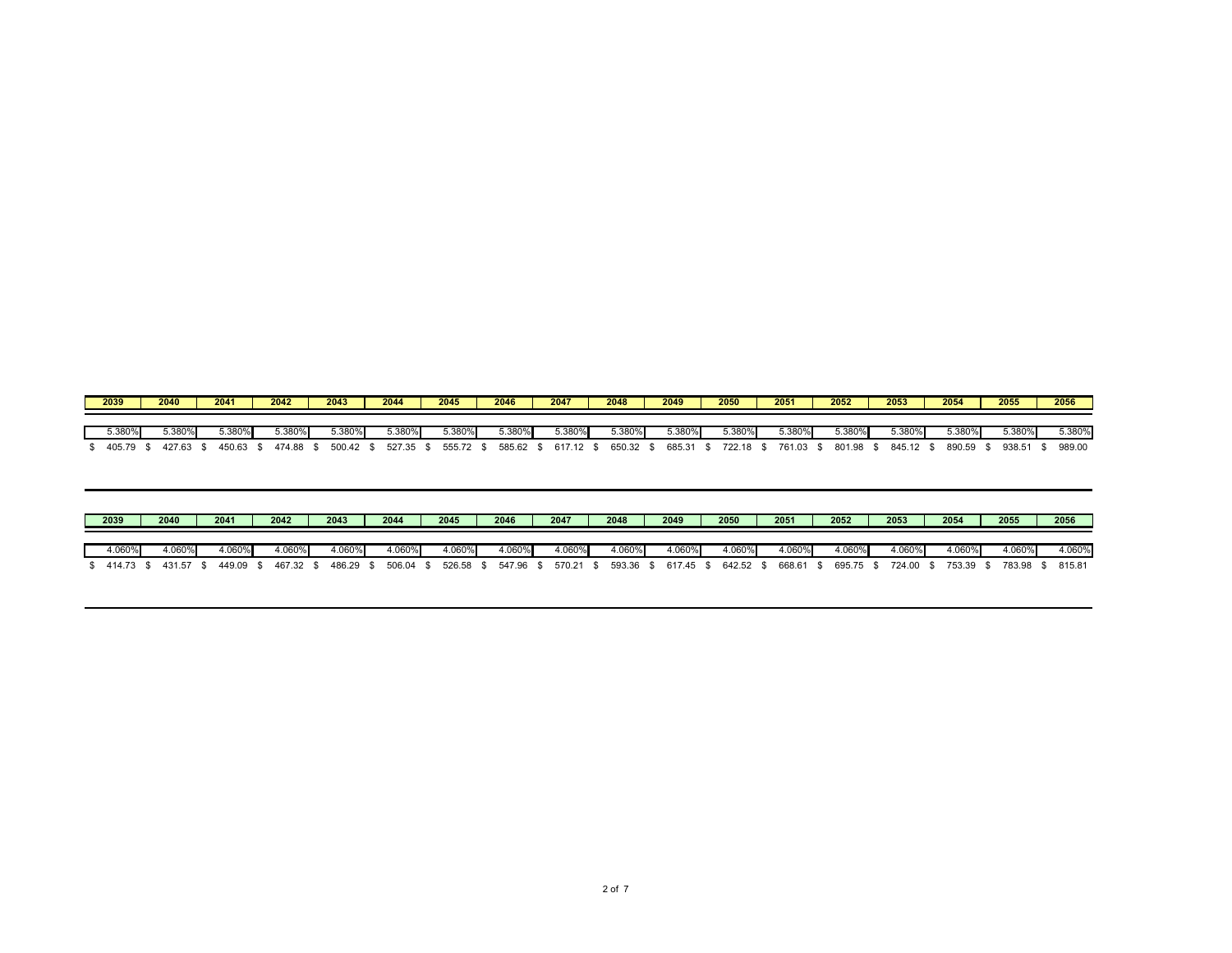| 2057     | 2058     | 2059    | 2060     | 2061      | 2062     | 2063     | 2064     | 2065     | 2066     | 2067     | 2068     | 2069     | 2070     | 2071     | 2072     | 2073       | 2074       |
|----------|----------|---------|----------|-----------|----------|----------|----------|----------|----------|----------|----------|----------|----------|----------|----------|------------|------------|
|          |          |         |          |           |          |          |          |          |          |          |          |          |          |          |          |            |            |
| 5.380%   | 5.380%   | 5.380%  | 5.380%   | $3.380\%$ | 3.380%   | 5.380%   | 5.380%l  | 5.380%   | 5.380%   | 5.380%   | 5.380%   | 5.380%   | 5.380%   | 5.380%   | 5.380%   | 5.380%     | 5.380%     |
| 1,042.20 | 1,098.28 | ,157.36 | 1,219.63 | 1,285.24  | 1,354.39 | 1,427.26 | 1,504.04 | 1,584.96 | 1,670.23 | 1,760.09 | 1,854.78 | 1,954.57 | 2,059.73 | 2,170.54 | 2,287.32 | \$2,410.37 | \$2,540.05 |

| 2057      | 2058      | 2059      | 2060      | 2061   | 2062   | 2063   | 2064   | 2065   | 2066   | 2067   | 2068   | 2069   | 2070   | 2071    | 2072   | 2073                                                                                                                                                  | 2074   |
|-----------|-----------|-----------|-----------|--------|--------|--------|--------|--------|--------|--------|--------|--------|--------|---------|--------|-------------------------------------------------------------------------------------------------------------------------------------------------------|--------|
| 4.060%    | 4.060%    | 1.060%l   | .060%     | 1.060% | 4.060% | 4.060% | 4.060% | 4.060% | 4.060% | 1.060% | 4.060% | 4.060% | 4.060% | l.060%l | 1.060% | 4.060%                                                                                                                                                | 4.060% |
| 848.93 \$ | 883.40 \$ | 919.26 \$ | 956.59 \$ |        |        |        |        |        |        |        |        |        |        |         |        | 995.42 \$1,035.84 \$1,077.89 \$1,121.66 \$1,167.19 \$1,214.58 \$1,263.89 \$1,315.21 \$1,368.61 \$1,424.17 \$1,481.99 \$1,542.16 \$1,604.77 \$1,669.93 |        |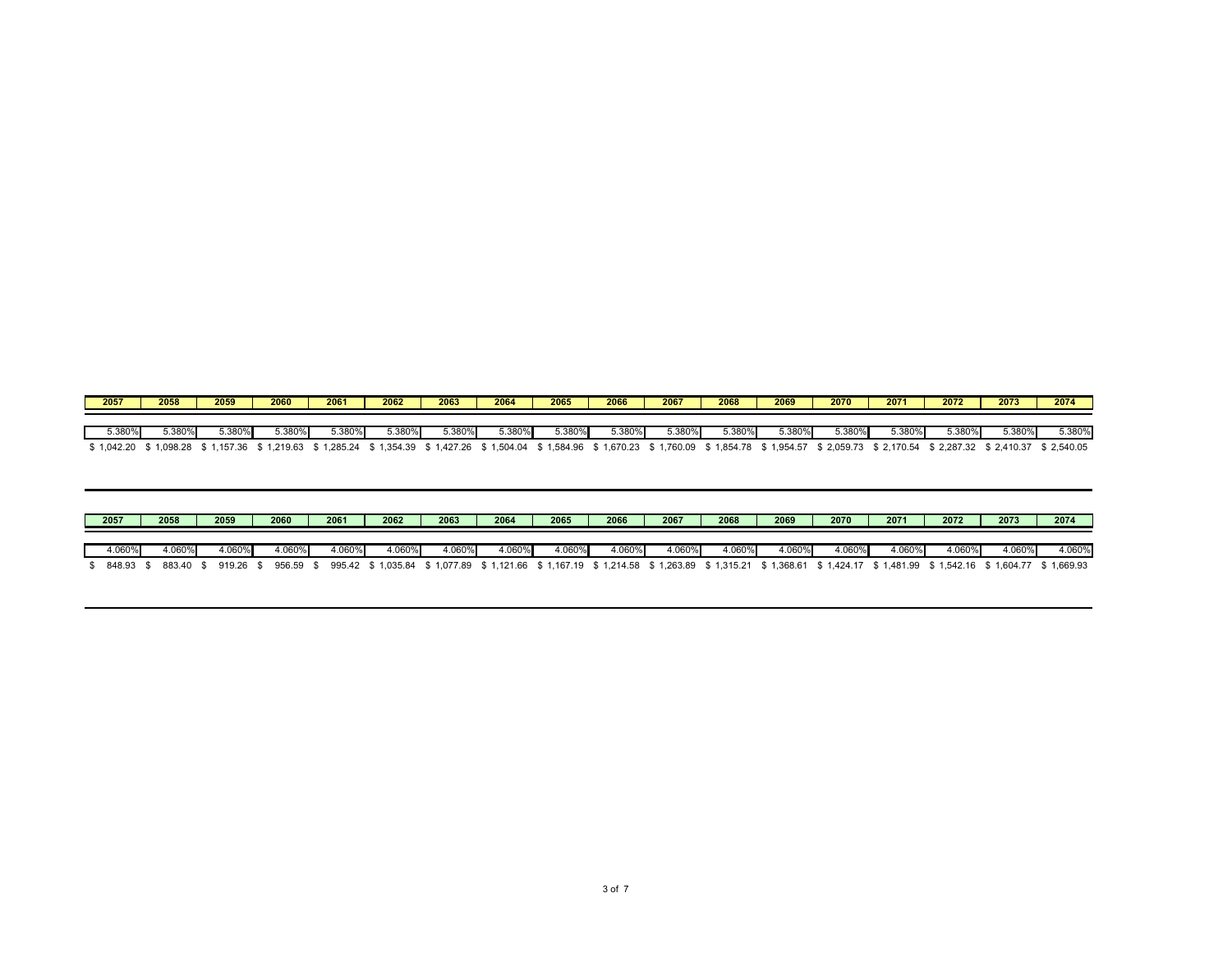| 2075       | 2076          | 2077     | 2078     | 2079     | 2080     | 2081      | 2082     | 2083       | 2084     | 2085     | 2086      | 2087       | 2088     | 2089     | 2090                   | 2091       | 2092       |
|------------|---------------|----------|----------|----------|----------|-----------|----------|------------|----------|----------|-----------|------------|----------|----------|------------------------|------------|------------|
|            |               |          |          |          |          |           |          |            |          |          |           |            |          |          | 3rd Stage Growth Rates |            |            |
| 5.380%     | <b>5.380%</b> | 5.380%   | 5.380%   | -380%،د  | 5.380%   | $5.380\%$ | 5.380%   | 380%،ز     | 5.380%   | 5.380%   | $5.380\%$ | 5.380%     | 380%     | 5.380%   | 5.380%                 | 3.380%     | 5.380%     |
| } 2,676.71 | 2.820.71      | 2.972.47 | 3.132.39 | 3.300.91 | 3.478.50 | 3.665.64  | 3.862.85 | \$4,070.67 | 4.289.67 | 4.520.46 | 4.763.66  | \$5.019.94 | 5.290.02 | 5.574.62 | \$5,874.53             | \$6.190.58 | \$6.523.64 |

| 2075   | 2076            | 2077                                        | 2078  | 2079                      | 2080   | 2081   | 2082  | 2083   | 2084  | 2085  | 2086   | 2087   | 2088   | 2089    | 2090                   | 2091                                                                                                                                           | 2092   |
|--------|-----------------|---------------------------------------------|-------|---------------------------|--------|--------|-------|--------|-------|-------|--------|--------|--------|---------|------------------------|------------------------------------------------------------------------------------------------------------------------------------------------|--------|
|        |                 |                                             |       |                           |        |        |       |        |       |       |        |        |        |         | 3rd Stage Growth Rates |                                                                                                                                                |        |
| 1.060% | $4.060^{\circ}$ | 060%،                                       | .060% | .060%                     | 4.060% | 4.060% | 060%، | 4.060% | .060% | .060% | 4.060% | 4.060% | 1.060% | ∔.060%∤ | $.060\%$               | 1.060%                                                                                                                                         | 4.060% |
|        |                 | \$1.737.73 \$1.808.28 \$1.881.69 \$1.958.09 |       | $\frac{1}{2}$ \$ 2.037.59 |        |        |       |        |       |       |        |        |        |         |                        | \$2,120.32 \$2,206.40 \$2,295.98 \$2,389.20 \$2,486.20 \$2,587.14 \$2,692.18 \$2,801.48 \$2,915.22 \$3,033.58 \$3,156.74 \$3,284.90 \$3,418.27 |        |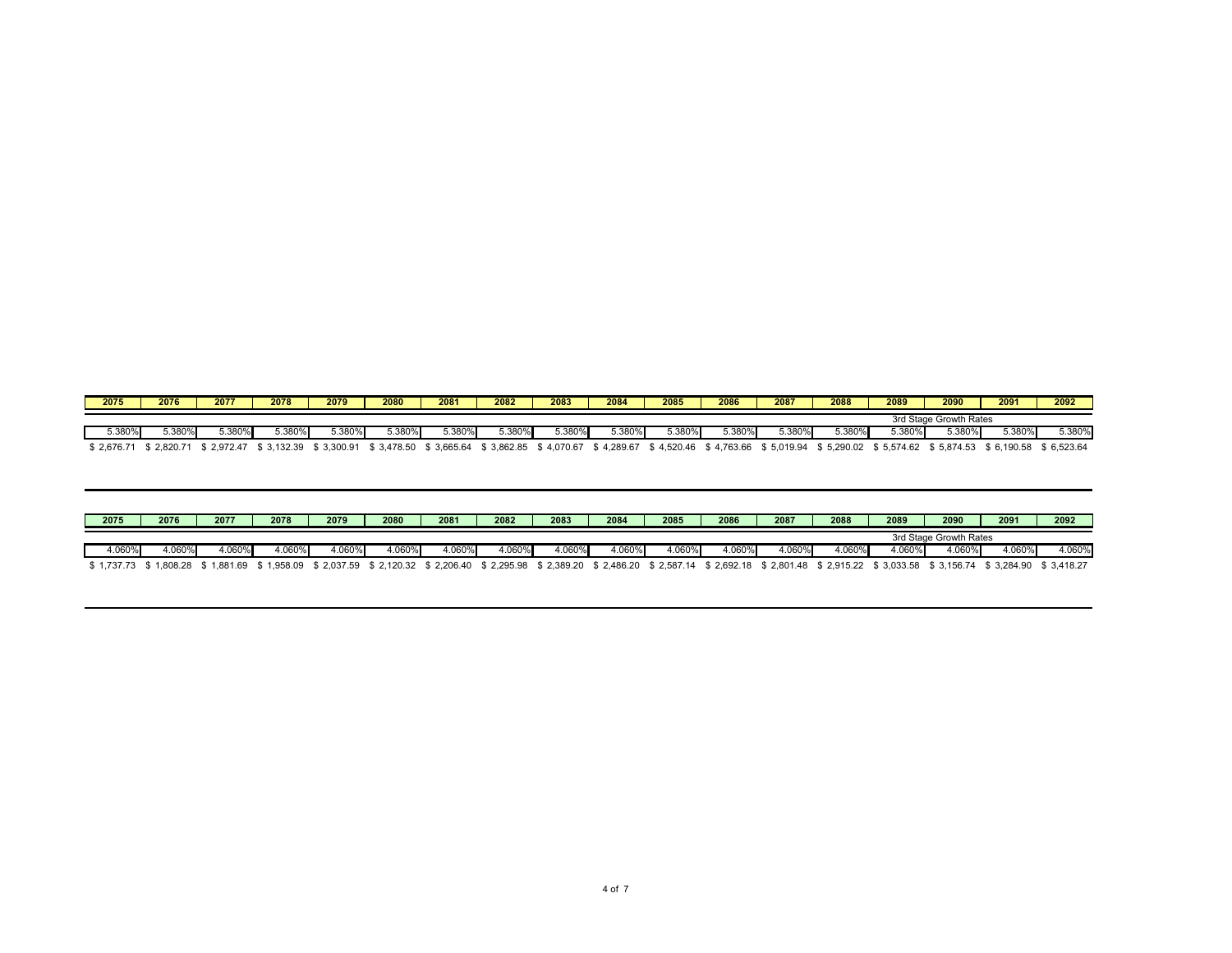| 2093       | 2094       | 2095       | 2096        | 2097                                        | 2098   | 2099      | 2100   | 2101      | 2102      | 2103      | 2104      | 2105      | 2106      | 2107      | 2108      | 2109       | 2110      |
|------------|------------|------------|-------------|---------------------------------------------|--------|-----------|--------|-----------|-----------|-----------|-----------|-----------|-----------|-----------|-----------|------------|-----------|
|            |            |            |             |                                             |        |           |        |           |           |           |           |           |           |           |           |            |           |
| 5.380%     | 5.380%     | 5.380%     | 5.380%      | 5.380%                                      | 5.380% | $5.380\%$ | 5.380% | $5.380\%$ | 5.380%    | 5.380%    | 5.380%    | 5.380%    | -380%، د  | 5.380%    | ა.380%    | ა. $380\%$ | 5.380%    |
| \$6.874.61 | } 7.244.46 | \$7.634.22 | \$ 8,044.94 | \$8,477.75 \$8,933.86 \$9,414.50 \$9,921.00 |        |           |        | ######### | ######### | ######### | ######### | ######### | ######### | ######### | ######### | #########  | ######### |

| 2093   | 2094    | 2095   | 2096                                                                                                                                                                                                  | 2097   | 2098   | 2099   | 2100   | 2101   | 2102   | 2103  | 2104          | 2105   | 2106    | 2107   | 2108   | 2109   | 2110  |
|--------|---------|--------|-------------------------------------------------------------------------------------------------------------------------------------------------------------------------------------------------------|--------|--------|--------|--------|--------|--------|-------|---------------|--------|---------|--------|--------|--------|-------|
| 4.060% | 4.060%l | 1.060% | .060%                                                                                                                                                                                                 | 1.060% | 1.060% | 4.060% | 4.060% | 4.060% | 4.060% | .060% | <b>1.060%</b> | 4.060% | 4.060%l | 4.060% | 4.060% | 4.060% | .060% |
|        |         |        | \$3,557.05 \$3,701.47 \$3,851.75 \$4,008.13 \$4,170.86 \$4,340.20 \$4,516.41 \$4,699.77 \$4,890.58 \$5,089.14 \$5,295.76 \$5,510.77 \$5,734.51 \$5,967.33 \$6,209.60 \$6,461.71 \$6,724.06 \$6,997.05 |        |        |        |        |        |        |       |               |        |         |        |        |        |       |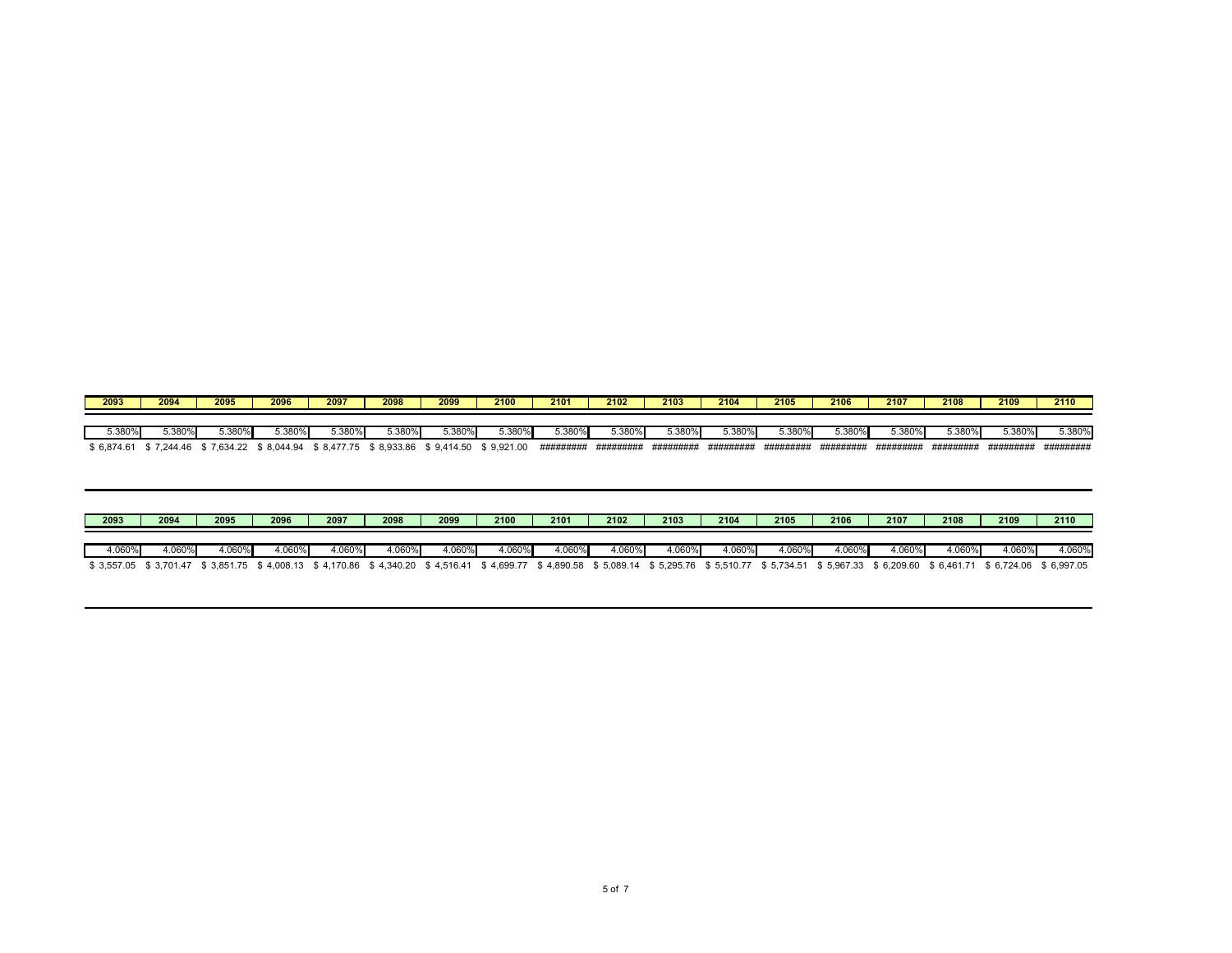| 2111     | 2112      | 2113      | 2114      | 2115      | 2116      | 2117      | 2118      | 2119      | 2120      | 2121      | 2122      | 2123            | 2124      | 2125        | 2126      |
|----------|-----------|-----------|-----------|-----------|-----------|-----------|-----------|-----------|-----------|-----------|-----------|-----------------|-----------|-------------|-----------|
|          |           |           |           |           |           |           |           |           |           |           |           |                 |           |             |           |
| 5.380%   | 5.380%    | 5.380%    | 5.380%    | 5.380%    | 5.380%    | 5.380%    | 5.380%    | 5.380%    | 3.380%    | $3.380\%$ | 5.380%    | 5.380%          | 5.380%    | 5.380%      | 5.380%    |
| ######## | ######### | ######### | ######### | 21.773.50 | 22,944.92 | 24.179.36 | 25.480.21 | 26.851.04 | 28.295.63 | 29,817.93 | 31,422.14 | 33,112.65<br>ה. | 34.894.11 | 36,771<br>A | 38.749.71 |

| 2111   | 2112                                        | 2113    | 2114   | 2115     | 2116        | 2117     | 2118          | 2119         | 2120         | 2121   | 2122  | 2123   | 2124                                                                       | 2125   | 2126  |
|--------|---------------------------------------------|---------|--------|----------|-------------|----------|---------------|--------------|--------------|--------|-------|--------|----------------------------------------------------------------------------|--------|-------|
| +.060% | 4.060%                                      | 4.060%I | 4.060% | 1.060%   | .060%       | $.060\%$ | 4.060%        | 1.060%l      | 1.060%       | 4.060% | .060% | 4.060% | 4.060%                                                                     | 4.060% | .060% |
|        | \$7,281.13 \$7,576.75 \$7,884.36 \$8,204.47 |         |        | 8.537.57 | 8.884.20 \$ | 9.244.89 | $9.620.24$ \$ | 10.010.82 \$ | 10.417.26 \$ |        |       |        | 10,840.20 \$ 11,280.31 \$ 11,738.29 \$ 12,214.86 \$ 12,710.79 \$ 13,226.85 |        |       |